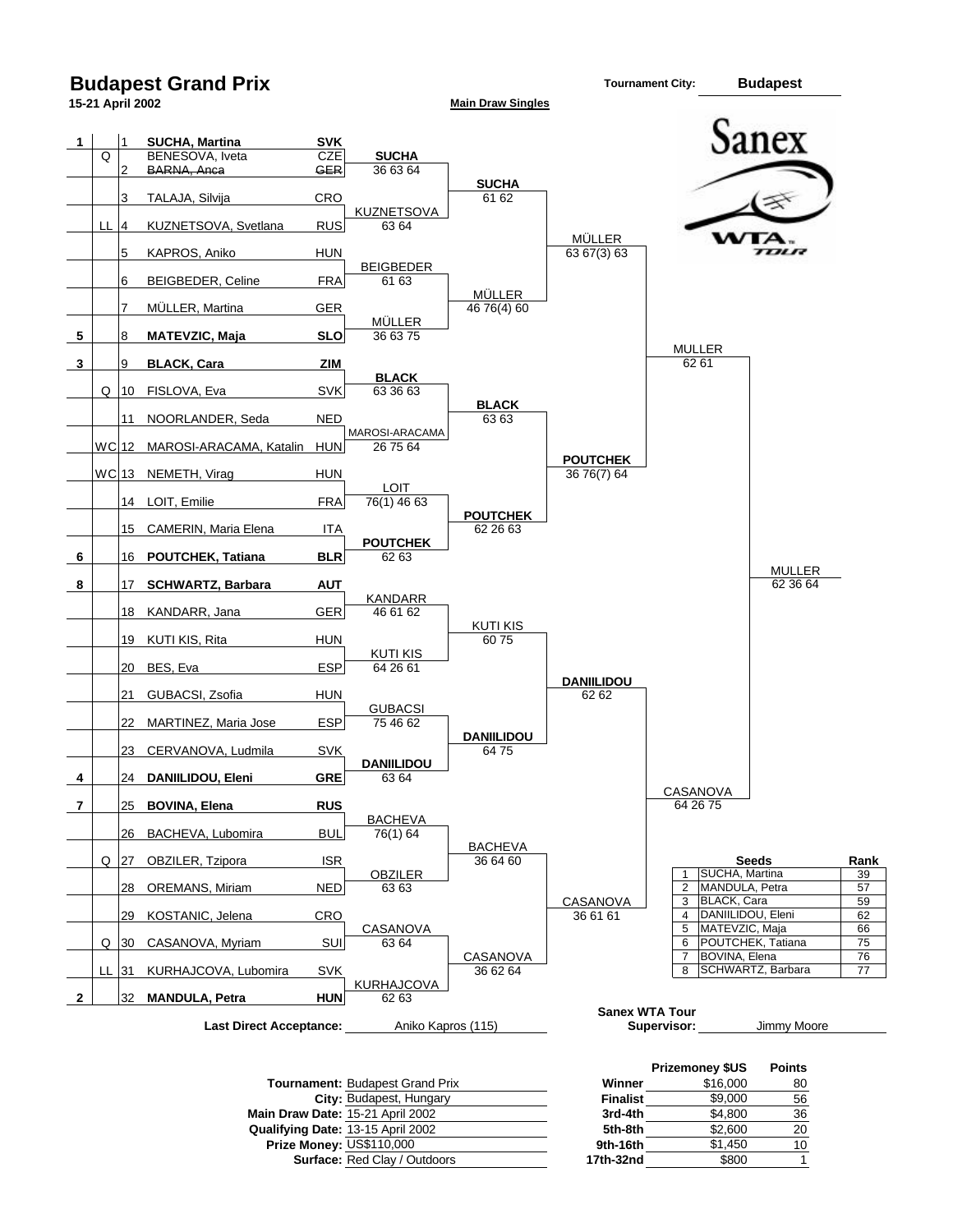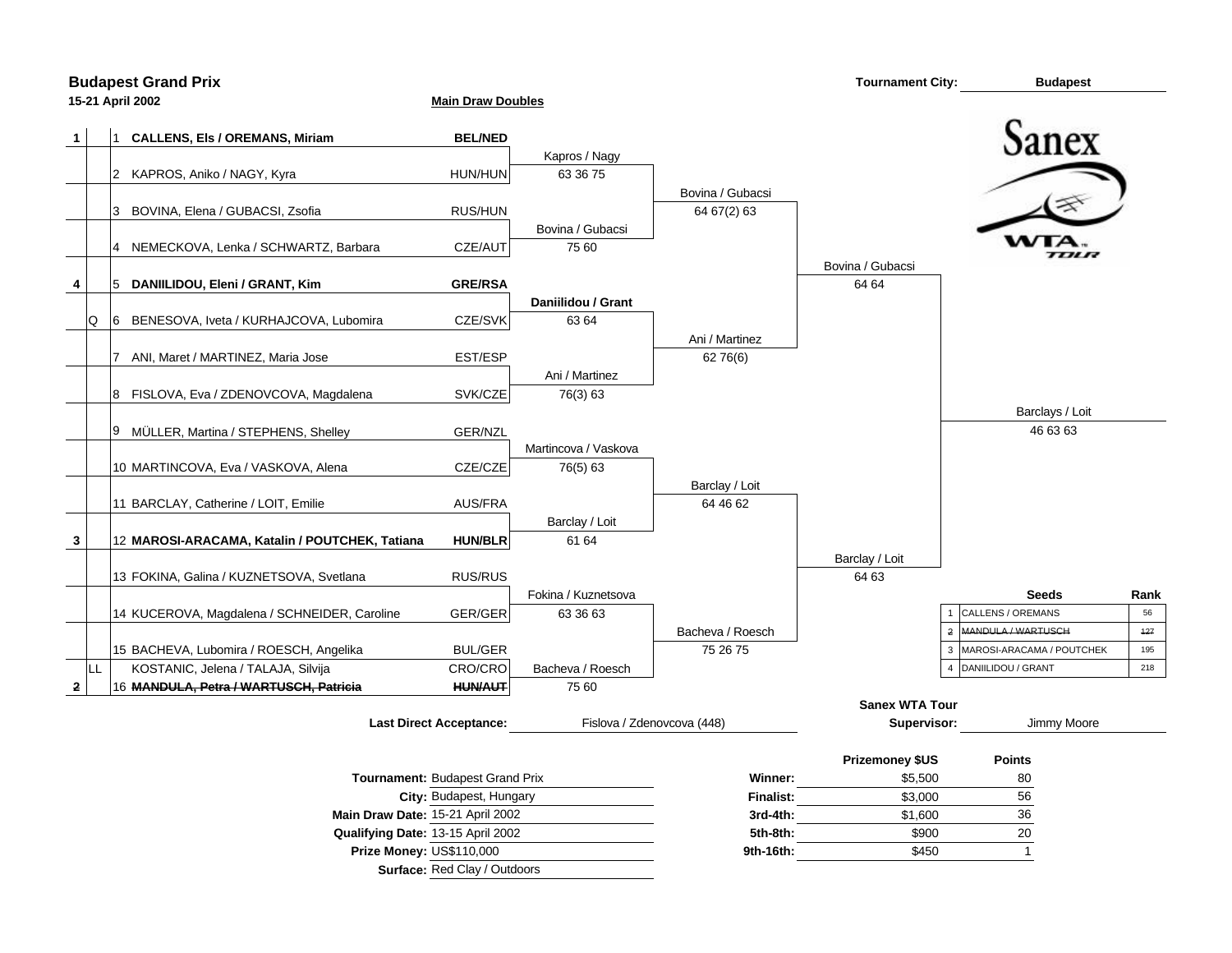

**Qualifying Date:** 13-15 April 2002 **Prize Money: 9th-16th** US\$250 2 US\$110,000 **Surface: Red Clay / Outdoors** 

|           | <b>FILLEITIONEY JUJ</b> | гь  |
|-----------|-------------------------|-----|
| Qualifier |                         | 4.5 |
| 5th-8th   | <b>US\$450</b>          | 3   |
| 9th-16th  | <b>US\$250</b>          | າ   |
| 17th-32nd | <b>US\$150</b>          |     |
|           |                         |     |